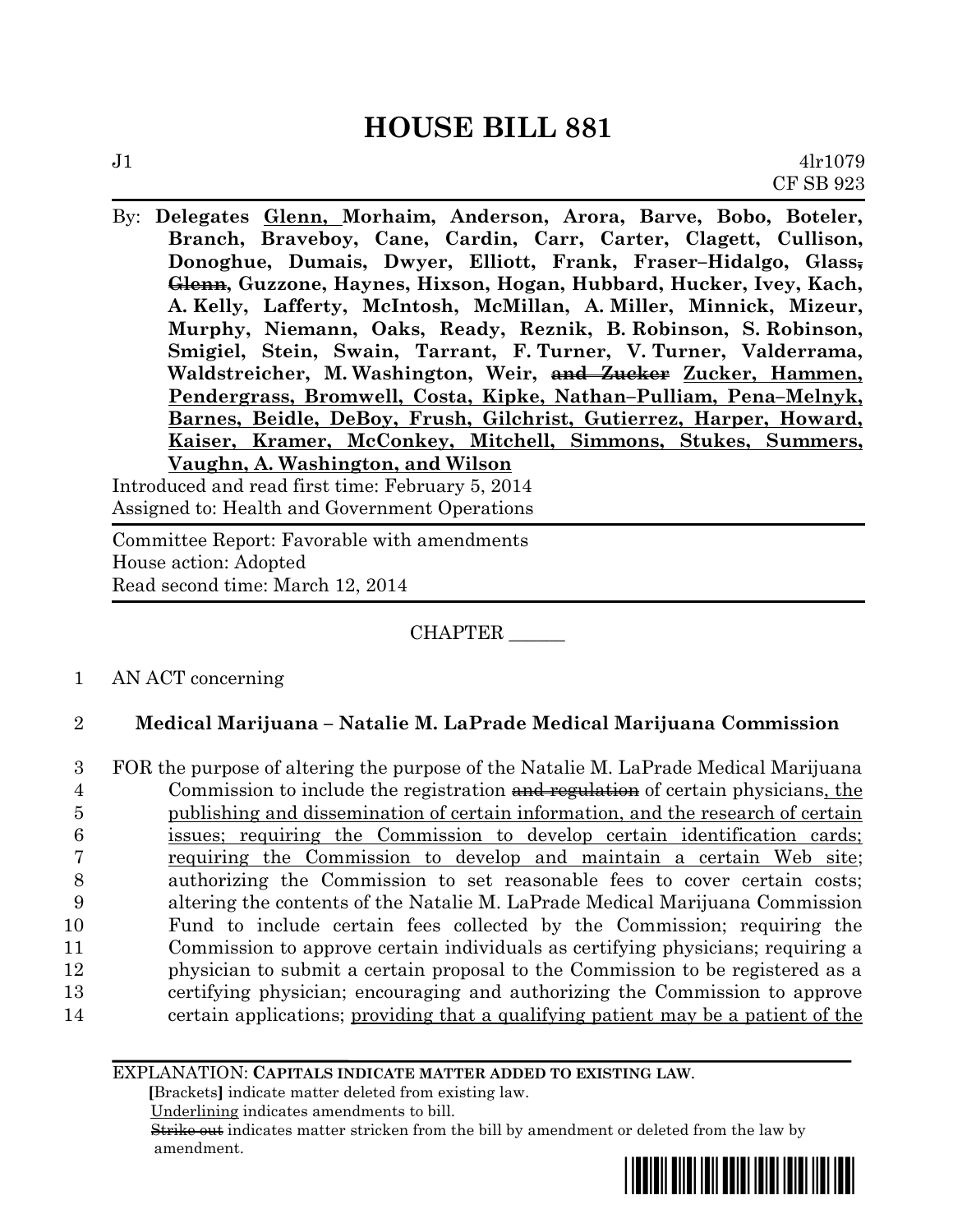certifying physician or referred to the certifying physician; requiring a certifying physician to provide each written certification to the Commission; requiring the Commission to issue certain identification cards under certain circumstances; authorizing a certifying physician to discuss medical marijuana with certain patients; providing that certain qualifying patients and caregivers may obtain medical marijuana only from a licensed grower; providing that certain qualifying patients may obtain medical marijuana only through the patient's caregiver; requiring each certifying physician to submit a certain annual report to the Commission; authorizing a certifying physician to apply for a renewal of a registration on a certain basis; requiring the Commission to grant or deny a renewal of a registration based on a certifying physician's performance in complying with certain regulations; providing that a certifying physician shall be protected from certain penalties for certain actions; altering the contents of a certain report the Commission is required to make to the Governor and General Assembly each year; altering the number of medical marijuana growers the Commission may license; providing for the term of an initial and renewed medical marijuana grower license; providing for the form of an application to operate as a medical marijuana grower; encouraging the Commission to license medical marijuana growers that grow certain strains of marijuana and prepare marijuana in a range of routes of administration; requiring the Commission to seek to achieve racial, ethnic, and geographic diversity when licensing medical marijuana growers; requiring certain growers to submit a certain annual report to the Commission beginning on a certain date; requiring an entity seeking licensure as a medical marijuana grower to meet local zoning and planning requirements; prohibiting the Commission from setting certain site and 26 planning requirements; authorizing an entity licensed to grow marijuana under certain provisions of law to provide marijuana to certain patients or certain caregivers and to distribute marijuana at certain facilities; authorizing a qualifying patient to obtain marijuana from certain facilities; requiring an entity licensed to grow marijuana under certain provisions of law to ensure that certain safety precautions are followed by certain facilities; adding to the persons that may not be subject to arrest, prosecution, or certain penalties, or be denied any right or privilege, for the medical use of marijuana; providing that a person may not distribute, possess, manufacture, or use marijuana that has been diverted from a qualifying patient; providing that this Act may not be construed to require a hospital or hospice program to report certain information 37 to the Commission; requiring the Commission to adopt certain regulations on or before a certain date; defining certain terms; making certain conforming changes; and generally relating to the Natalie M. LaPrade Medical Marijuana Commission and medical marijuana.

# BY repealing and reenacting, with amendments,

- Article Health General
- Section 13–3301 through 13–3303 and 13–3307 through 13–3311
- Annotated Code of Maryland
- (2009 Replacement Volume and 2013 Supplement)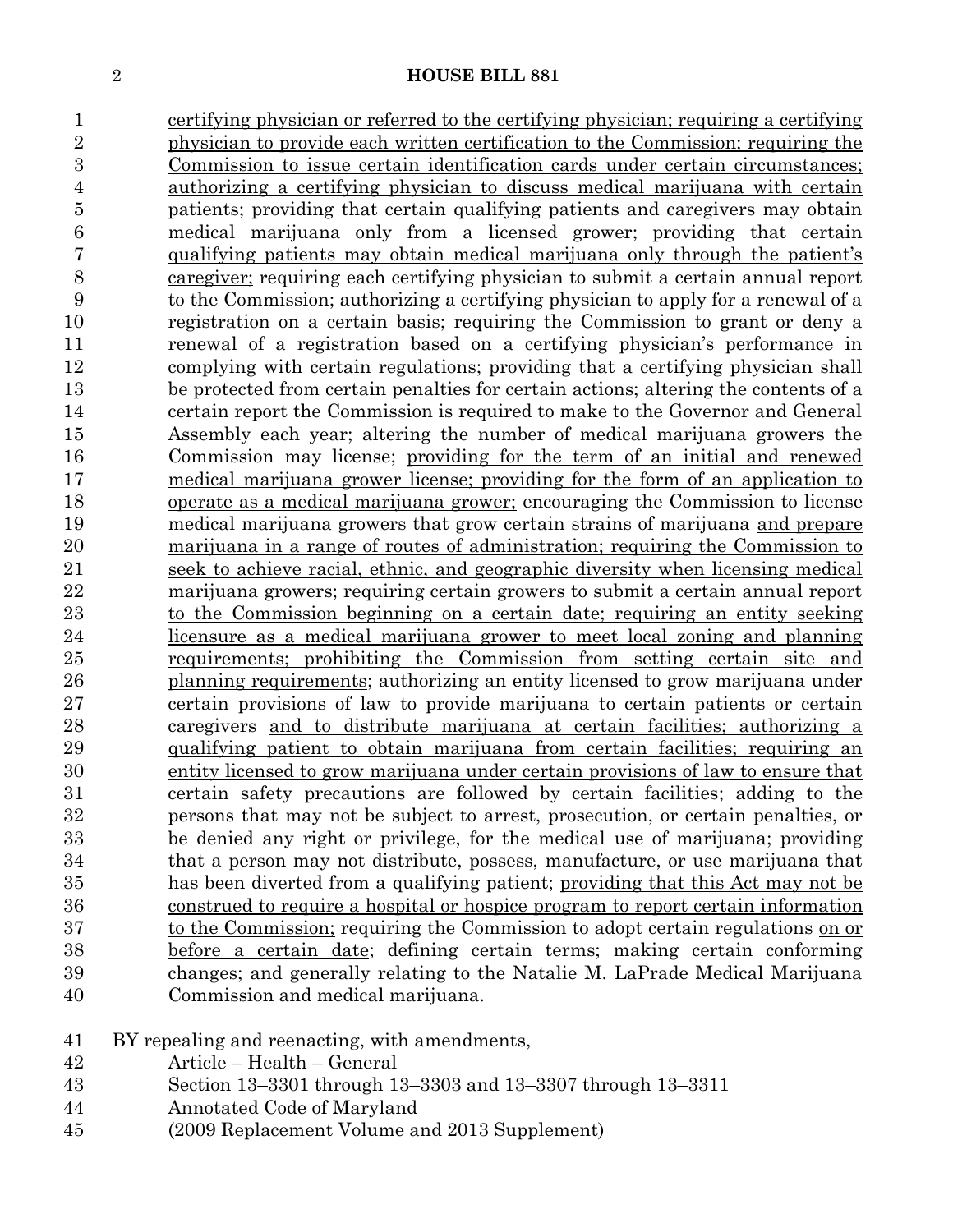| $\mathbf{1}$<br>$\overline{2}$<br>$\boldsymbol{3}$<br>4<br>5 | BY adding to<br>Article - Health - General<br>Section 13-3307 and 13-3313<br>Annotated Code of Maryland<br>(2009 Replacement Volume and 2013 Supplement)                                         |  |  |  |  |  |  |  |  |
|--------------------------------------------------------------|--------------------------------------------------------------------------------------------------------------------------------------------------------------------------------------------------|--|--|--|--|--|--|--|--|
| 6<br>7<br>8<br>9<br>10                                       | BY repealing and reenacting, without amendments,<br>Article - Health - General<br>Section 13-3304 through 13-3306<br>Annotated Code of Maryland<br>(2009 Replacement Volume and 2013 Supplement) |  |  |  |  |  |  |  |  |
| 11<br>12                                                     | <b>SECTION</b><br>1. BE<br>ENACTED BY THE GENERAL ASSEMBLY<br>$\Gamma$<br>– OF<br>MARYLAND, That the Laws of Maryland read as follows:                                                           |  |  |  |  |  |  |  |  |
| 13                                                           | Article - Health - General                                                                                                                                                                       |  |  |  |  |  |  |  |  |
| 14                                                           | $13 - 3301.$                                                                                                                                                                                     |  |  |  |  |  |  |  |  |
| 15                                                           | In this subtitle the following words have the meanings indicated.<br>(a)                                                                                                                         |  |  |  |  |  |  |  |  |
| 16                                                           | "Academic medical center" means a hospital that:<br>(b)                                                                                                                                          |  |  |  |  |  |  |  |  |
| 17                                                           | (1)<br>Operates a medical residency program for physicians; and                                                                                                                                  |  |  |  |  |  |  |  |  |
| 18<br>19                                                     | (2)<br>Conducts research that is overseen by the federal Department of<br>Health and Human Services and involves human subjects.                                                                 |  |  |  |  |  |  |  |  |
| 20                                                           | "CAREGIVER" MEANS:<br>(C)                                                                                                                                                                        |  |  |  |  |  |  |  |  |
| 21<br>22                                                     | (1)<br>A PERSON WHO HAS AGREED TO ASSIST WITH A QUALIFYING<br>PATIENT'S MEDICAL USE OF MARIJUANA; AND                                                                                            |  |  |  |  |  |  |  |  |
| 23<br>24                                                     | (2)<br>FOR A QUALIFIED PATIENT UNDER THE AGE OF 18 YEARS, A<br>PARENT OR LEGAL GUARDIAN.                                                                                                         |  |  |  |  |  |  |  |  |
| 25                                                           | "CERTIFYING PHYSICIAN" MEANS AN INDIVIDUAL WHO:<br>$\left(\bigoplus\right)$ (D)                                                                                                                  |  |  |  |  |  |  |  |  |
| 26<br>$27\,$                                                 | IS LICENSED BY THE STATE BOARD OF PHYSICIANS UNDER<br>(1)<br>TITLE 14 OF THE HEALTH OCCUPATIONS ARTICLE TO PRACTICE MEDICINE;                                                                    |  |  |  |  |  |  |  |  |
| 28<br>29                                                     | IS ON STAFF OR IS A MEMBER OF THE MEDICAL STAFF AT A<br>(2)<br>HOSPITAL OR WITH A HOSPICE PROGRAM IN THE STATE; AND                                                                              |  |  |  |  |  |  |  |  |
| 30<br>31                                                     | REGISTERS WITH THE COMMISSION TO MAKE MARIJUANA<br>(3)<br>AVAILABLE TO PATIENTS FOR MEDICAL USE.                                                                                                 |  |  |  |  |  |  |  |  |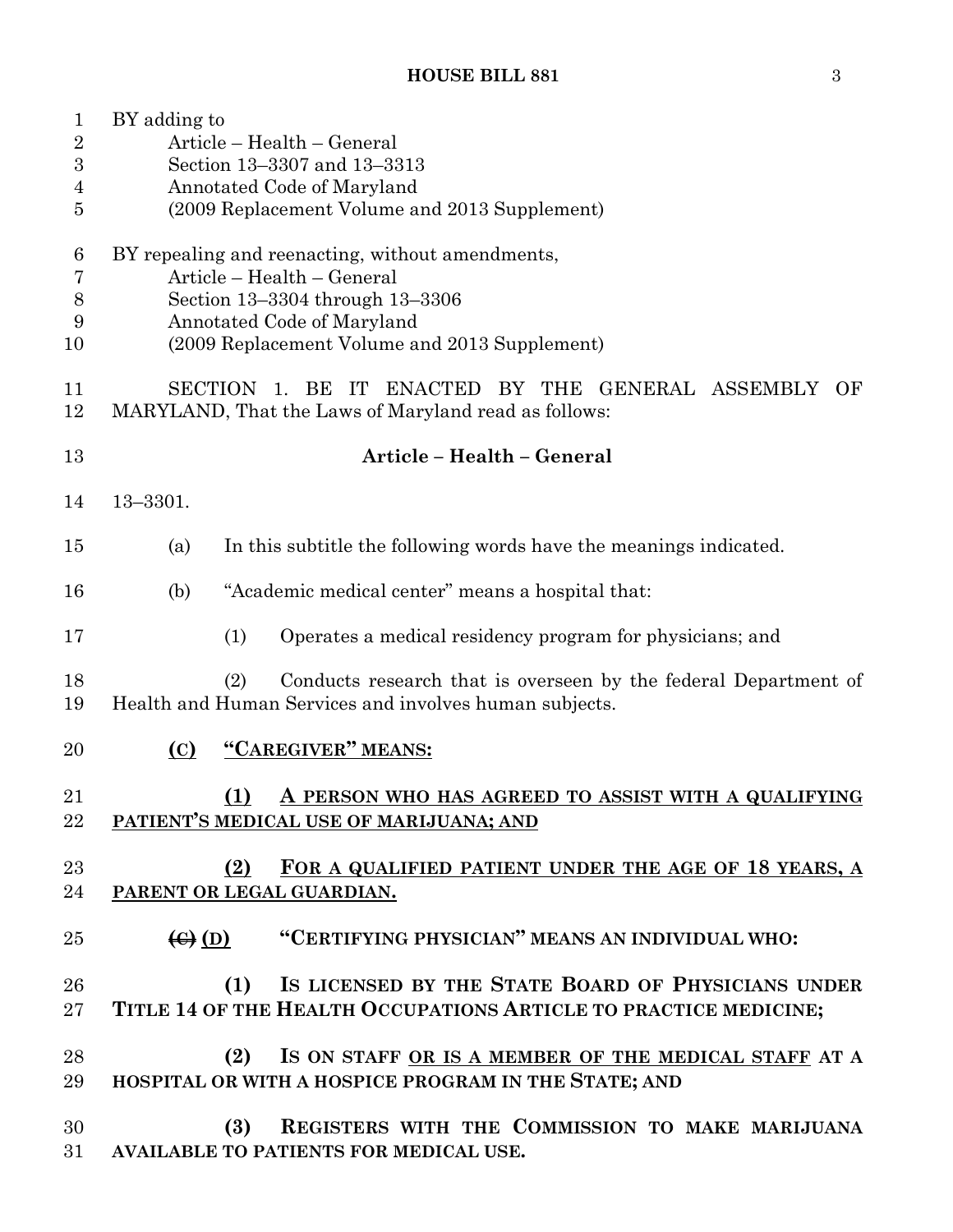**[**(c)**] (D) (E)** "Commission" means the Natalie M. LaPrade Medical Marijuana Commission established under this subtitle. **[**(d)**] (E) (F)** "Fund" means the Natalie M. LaPrade Medical Marijuana Commission Fund established under § 13–3303 of this subtitle. **[**(e)**] (F) (G)** "Program" means an investigational use–type program overseen by an academic medical center through which marijuana is made available to patients for medical use. **(G) (H) "QUALIFYING PATIENT" MEANS A RESIDENT OF THE STATE WHO: (1) IS AT LEAST 18 YEARS OLD, UNLESS THE COMMISSION GRANTS AN EXCEPTION AT THE RECOMMENDATION OF THE PATIENT'S CERTIFYING PHYSICIAN; AND (2) (I) HAS BEEN PROVIDED WITH A WRITTEN CERTIFICATION BY A CERTIFYING PHYSICIAN IN ACCORDANCE WITH A BONA FIDE PHYSICIAN–PATIENT RELATIONSHIP; OR (II) (2) IS ENROLLED IN A RESEARCH PROGRAM WITH A REGISTERED ACADEMIC MEDICAL CENTER; OR (3) IF UNDER THE AGE OF 18 YEARS, HAS A CAREGIVER. (H) (I) "WRITTEN CERTIFICATION" MEANS A CERTIFICATION THAT: (1) IS ISSUED BY A CERTIFYING PHYSICIAN TO A QUALIFYING PATIENT WITH WHOM THE PHYSICIAN HAS A BONA FIDE PHYSICIAN–PATIENT RELATIONSHIP; AND (2) INCLUDES A WRITTEN STATEMENT CERTIFYING THAT, IN THE PHYSICIAN'S PROFESSIONAL OPINION, AFTER HAVING COMPLETED A FULL ASSESSMENT OF THE PATIENT'S MEDICAL HISTORY AND CURRENT MEDICAL CONDITION, THE PATIENT HAS A CONDITION: (I) THAT MEETS THE INCLUSION CRITERIA AND DOES NOT MEET THE EXCLUSION CRITERIA OF THE CERTIFYING PHYSICIAN'S APPLICATION; AND (II) FOR WHICH:**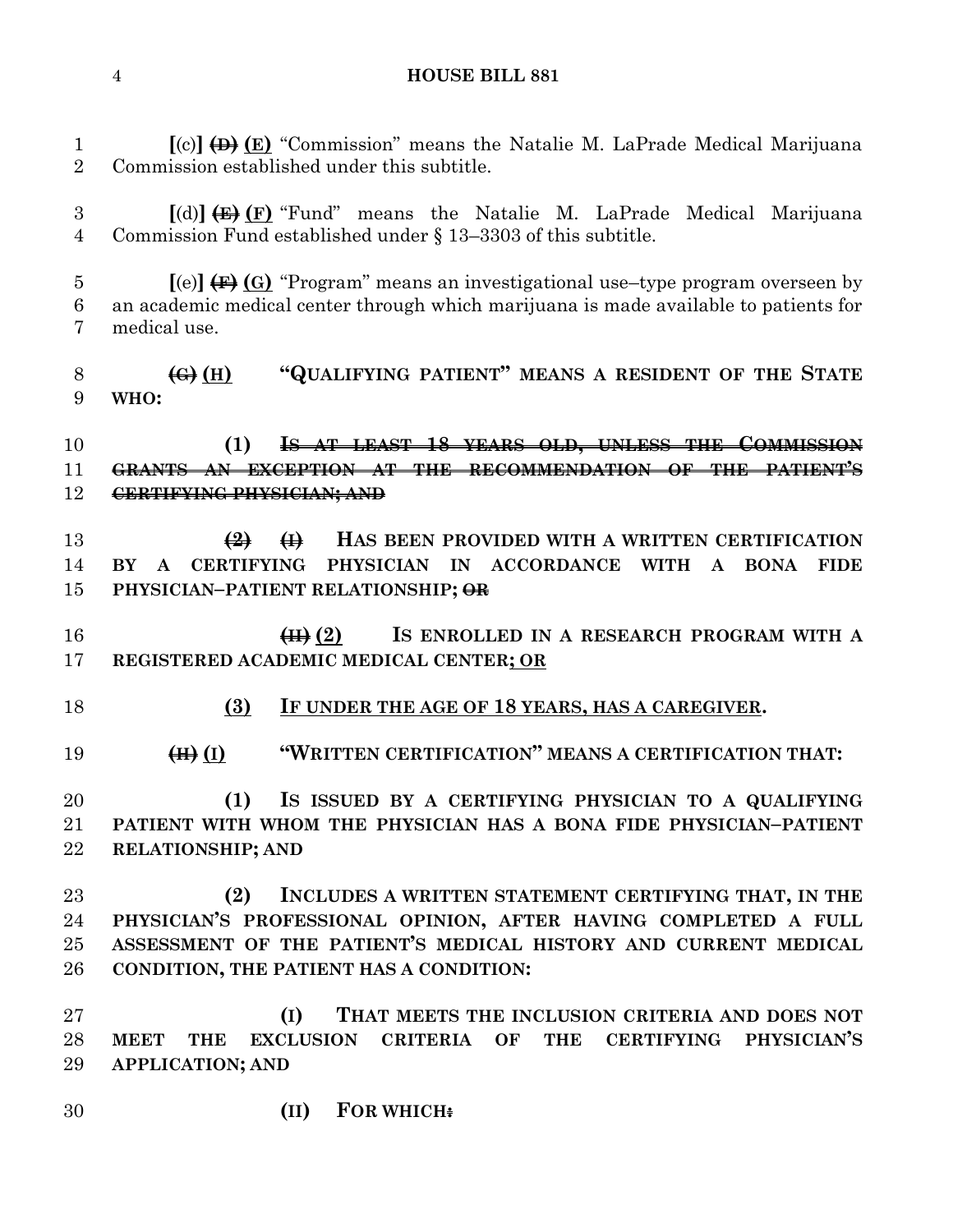| $\mathbf{1}$       | KECOGNIZED DRUGS OR TREATMENT                                                                                                                                              |  |  |  |  |  |  |  |
|--------------------|----------------------------------------------------------------------------------------------------------------------------------------------------------------------------|--|--|--|--|--|--|--|
| $\overline{2}$     | BE EFFECTIVE OR OTHER<br>-TREATMENT OPTIONS HAVE MORE SERIOUS SIDE                                                                                                         |  |  |  |  |  |  |  |
| 3                  | EFFECTS OR A GREATER RISK OF ADDICTION; AND                                                                                                                                |  |  |  |  |  |  |  |
| 4<br>5<br>6        | <b>THE THE POTENTIAL BENEFITS OF THE MEDICAL</b><br>$\frac{9}{2}$<br>USE OF MARIJUANA WOULD LIKELY OUTWEIGH THE HEALTH RISKS FOR THE<br>PATIENT.                           |  |  |  |  |  |  |  |
| 7                  | $13 - 3302.$                                                                                                                                                               |  |  |  |  |  |  |  |
| 8                  | There is a Natalie M. LaPrade Medical Marijuana Commission.<br>(a)                                                                                                         |  |  |  |  |  |  |  |
| 9<br>10            | The Commission is an independent commission that functions within the<br>(b)<br>Department.                                                                                |  |  |  |  |  |  |  |
| 11                 | $\left( \text{c}\right)$<br>The purpose of the Commission is to:                                                                                                           |  |  |  |  |  |  |  |
| 12<br>13           | Develop requests for applications for academic medical centers to<br>(1)<br>operate programs in accordance with this subtitle;                                             |  |  |  |  |  |  |  |
| 14                 | (2)<br>Approve or deny applications for programs;                                                                                                                          |  |  |  |  |  |  |  |
| 15                 | (3)<br>Approve or deny applications for renewal of programs; [and]                                                                                                         |  |  |  |  |  |  |  |
| 16<br>17           | Monitor and oversee programs approved for operation under this<br>(4)<br>subtitle; AND                                                                                     |  |  |  |  |  |  |  |
| 18                 | (5)<br><b>REGISTER AND REGULATE CERTIFYING PHYSICIANS:</b>                                                                                                                 |  |  |  |  |  |  |  |
| 19<br>20           | (6)<br><b>PUBLISH</b><br><b>AND</b><br><b>DISSEMINATE</b><br><b>INFORMATION</b><br>ANY<br><b>THAT</b><br>RELATES TO THE MEDICAL USE OF MARIJUANA AND RELATED RESEARCH; AND |  |  |  |  |  |  |  |
| 21<br>22           | (7)<br>RESEARCH ISSUES RELATED TO THE MEDICAL USE OF<br>MARIJUANA.                                                                                                         |  |  |  |  |  |  |  |
| 23                 | THE COMMISSION SHALL:<br>(1)<br>(D)                                                                                                                                        |  |  |  |  |  |  |  |
| 24<br>25           | DEVELOP IDENTIFICATION CARDS FOR QUALIFYING<br>(I)<br>PATIENTS AND CAREGIVERS; AND                                                                                         |  |  |  |  |  |  |  |
| 26<br>$27\,$<br>28 | DEVELOP AND MAINTAIN A WEB SITE THAT PROVIDES A<br>(II)<br>LIST OF CERTIFYING PHYSICIANS AND CONTACT INFORMATION FOR LICENSED<br>MEDICAL MARIJUANA GROWERS.                |  |  |  |  |  |  |  |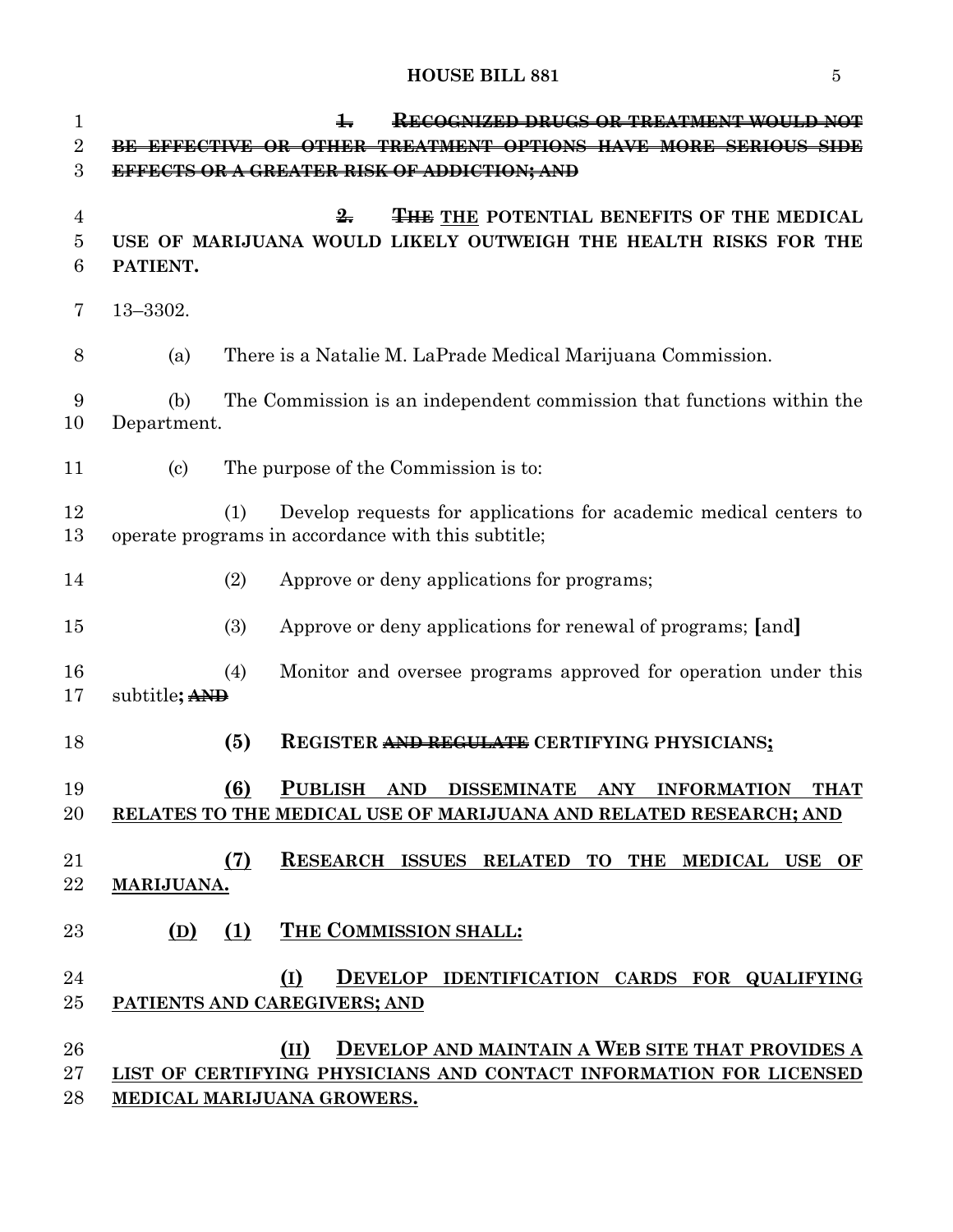| 1<br>$\sqrt{2}$<br>3              | (2)<br>(I)<br>THE DEPARTMENT SHALL ADOPT REGULATIONS THAT<br>ESTABLISH THE REQUIREMENTS FOR IDENTIFICATION CARDS PROVIDED BY THE<br><b>COMMISSION.</b>                       |
|-----------------------------------|------------------------------------------------------------------------------------------------------------------------------------------------------------------------------|
| 4<br>$\overline{5}$               | THE REGULATIONS ADOPTED UNDER SUBPARAGRAPH<br>(II)<br>(I) OF THIS PARAGRAPH SHALL INCLUDE:                                                                                   |
| $6\phantom{.}6$<br>$\overline{7}$ | THE<br>INFORMATION TO<br>BE<br><b>INCLUDED</b><br><u>1.</u><br>ON AN<br><b>IDENTIFICATION CARD;</b>                                                                          |
| 8<br>$9\phantom{.0}$              | 2.<br>THE METHOD THROUGH WHICH THE COMMISSION<br>WILL DISTRIBUTE IDENTIFICATION CARDS; AND                                                                                   |
| 10<br>11                          | THE METHOD THROUGH WHICH THE COMMISSION<br>3.<br>WILL TRACK IDENTIFICATION CARDS.                                                                                            |
| 12                                | $13 - 3303.$                                                                                                                                                                 |
| 13                                | The Commission consists of the following 12 members:<br>(a)                                                                                                                  |
| 14<br>15                          | The Secretary of Health and Mental Hygiene, or the Secretary's<br>(1)<br>designee; and                                                                                       |
| 16                                | (2)<br>The following 11 members, appointed by the Governor:                                                                                                                  |
| 17<br>18<br>19                    | One member of the public who supports the use of<br>(i)<br>marijuana for medical purposes and who is or was a patient who found relief from the<br>use of medical marijuana; |
| 20<br>21                          | One member of the public designated by the Maryland<br>(ii)<br>Chapter of the National Council on Alcoholism and Drug Dependence;                                            |
| 22<br>23                          | Three physicians licensed in the State who specialize in<br>(iii)<br>addiction, pain, oncology, neurology, or clinical research;                                             |
| 24<br>25                          | One nurse licensed in the State who has experience in<br>(iv)<br>hospice care, nominated by a State research institution or trade association;                               |
| 26<br>27                          | One pharmacist licensed in the State, nominated by a State<br>(v)<br>research institution or trade association;                                                              |
| 28<br>29                          | (vi)<br>One scientist who has experience in the science of<br>marijuana, nominated by a State research institution;                                                          |

 (vii) One representative of the Maryland State's Attorneys' Association;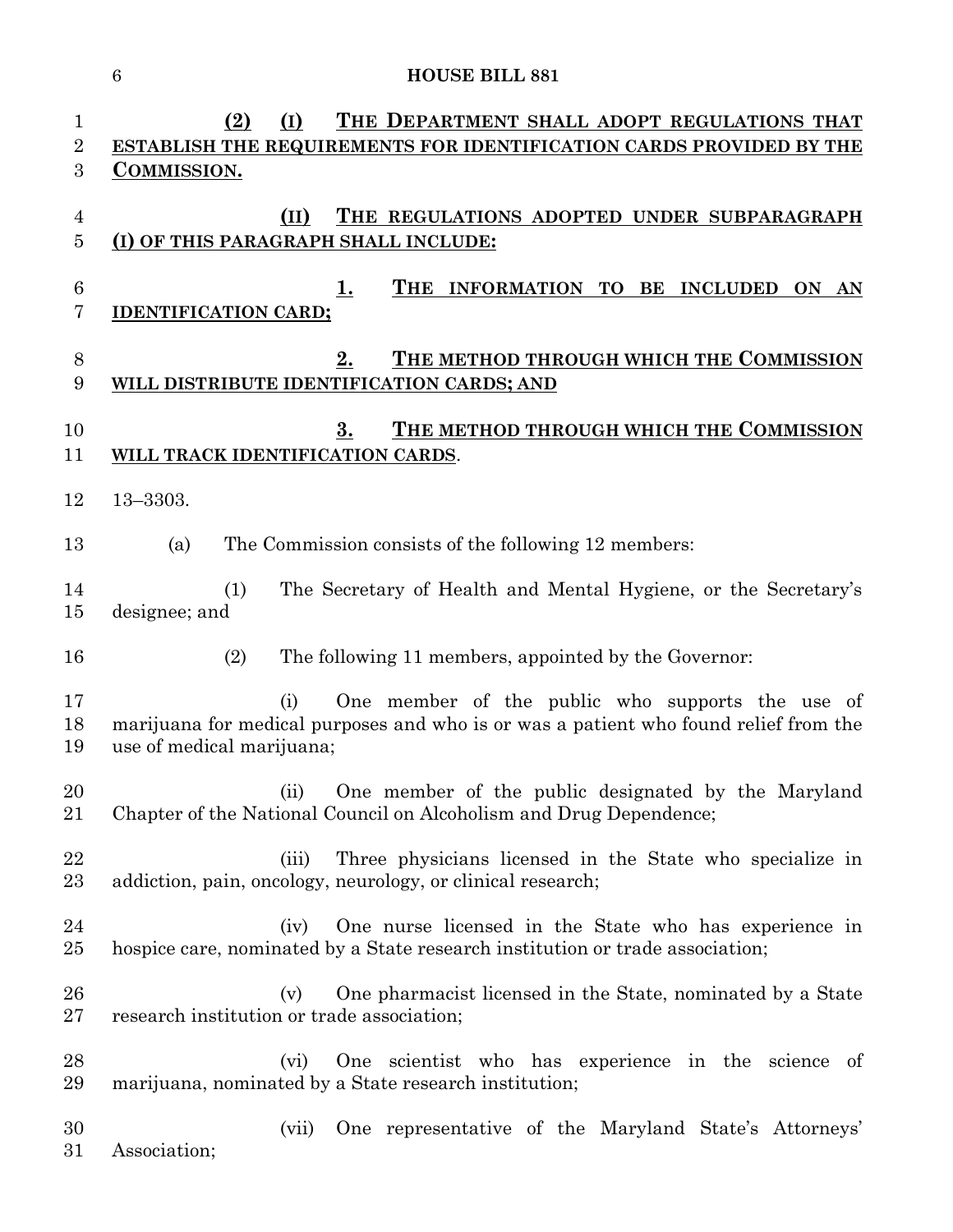| $\mathbf{1}$                       | One representative of the Maryland Chiefs of Police; and<br>(viii)                                                                                |
|------------------------------------|---------------------------------------------------------------------------------------------------------------------------------------------------|
| $\boldsymbol{2}$<br>3              | An attorney who is knowledgeable about medical marijuana<br>(ix)<br>laws in the United States.                                                    |
| 4                                  | The term of a member is 4 years.<br>(b)<br>(1)                                                                                                    |
| $\overline{5}$<br>$\boldsymbol{6}$ | (2)<br>The terms of the members are staggered as required by the terms<br>provided for members on October 1, 2013.                                |
| $\overline{7}$<br>$8\,$            | (3)<br>At the end of a term, a member continues to serve until a successor<br>is appointed and qualifies.                                         |
| 9                                  | A member may not serve more than three consecutive full terms.<br>(4)                                                                             |
| 10<br>11                           | A member who is appointed after a term has begun serves only for<br>(5)<br>the rest of the term and until a successor is appointed and qualifies. |
| 12<br>13                           | The Governor shall designate the chair from among the members of the<br>$\left( \mathrm{c}\right)$<br>Commission.                                 |
| 14<br>15                           | A majority of the full authorized membership of the Commission is a<br>(d)<br>quorum.                                                             |
| 16                                 | A member of the Commission:<br>(e)                                                                                                                |
| 17                                 | May not receive compensation as a member of the Commission; but<br>(1)                                                                            |
| 18<br>19                           | (2)<br>Is entitled to reimbursement for expenses under the Standard<br>State Travel Regulations, as provided in the State budget.                 |
| 20<br>21                           | The Commission may employ a staff, including contractual staff, in<br>(f)<br>accordance with the State budget.                                    |
| 22<br>23                           | THE COMMISSION MAY SET REASONABLE FEES TO COVER THE<br>(G)<br>COSTS OF OPERATING THE COMMISSION.                                                  |
| 24<br>25                           | There is a Natalie M. LaPrade Medical Marijuana<br>$[(g)]$ (H)<br>(1)<br>Commission Fund.                                                         |
| 26                                 | The Commission shall administer the Fund.<br>(2)                                                                                                  |
| 27<br>28                           | (3)<br>The Fund is a special continuing, nonlapsing fund that is not<br>subject to §7–302 of the State Finance and Procurement Article.           |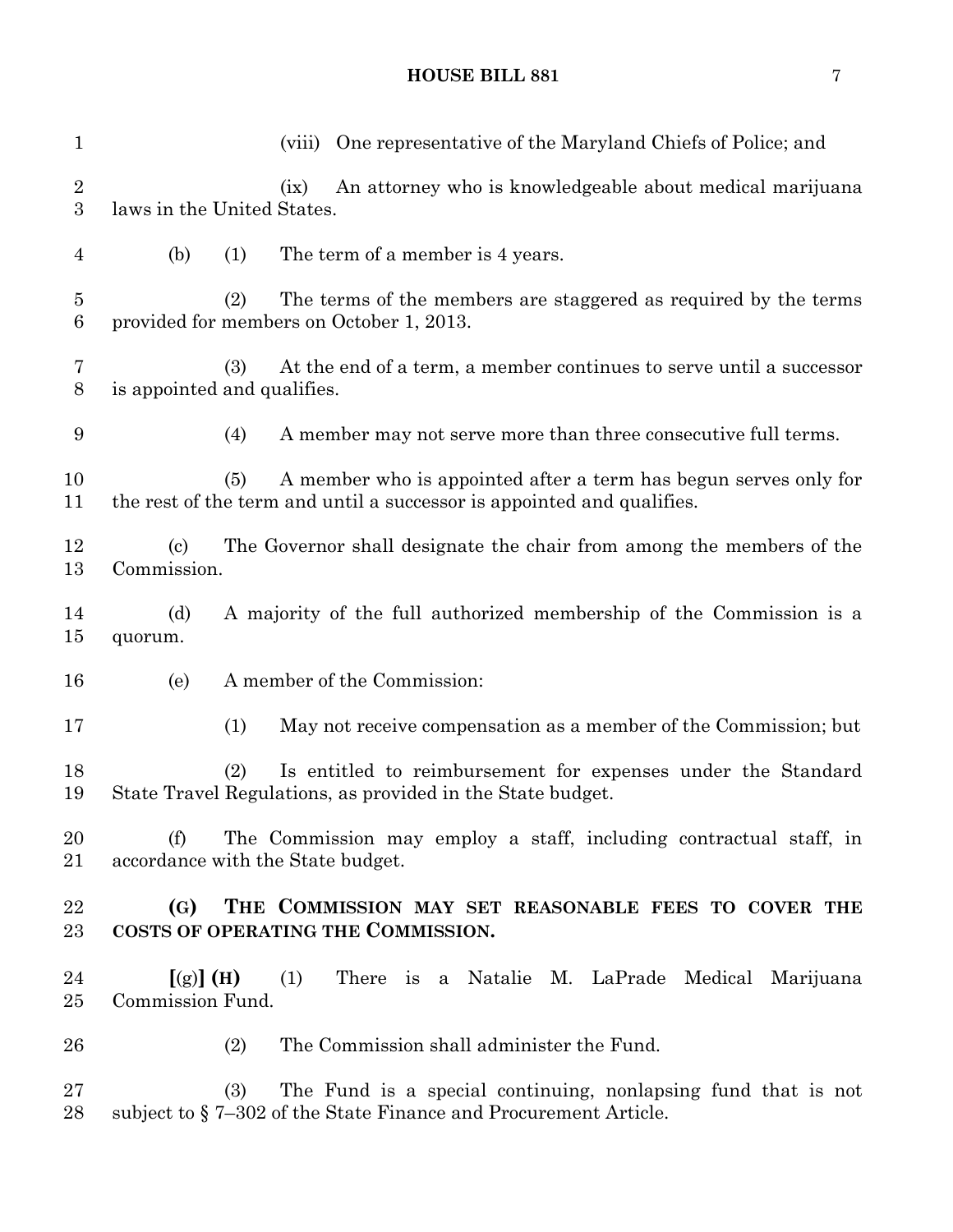| <b>HOUSE BILL 881</b>                     |  |  |  |  |  |  |  |  |                                                                 |  |  |
|-------------------------------------------|--|--|--|--|--|--|--|--|-----------------------------------------------------------------|--|--|
| 2 Comptroller shall account for the Fund. |  |  |  |  |  |  |  |  | (4) The State Treasurer shall hold the Fund separately, and the |  |  |

 (5) The Fund shall be invested and reinvested in the same manner as other State funds, and any investment earnings shall be retained to the credit of the Fund.

 (6) The Fund shall be subject to an audit by the Office of Legislative Audits as provided for in § 2–1220 of the State Government Article.

 (7) The Comptroller shall pay out money from the Fund as directed by the Commission.

(8) The Fund consists of:

11 (i) Any money appropriated in the State budget to the Fund;

12 (ii) Any other money from any other source accepted for the benefit of the Fund, in accordance with any conditions adopted by the Commission for the acceptance of donations or gifts to the Fund**; AND**

 **(III) ANY FEES COLLECTED BY THE COMMISSION UNDER THIS SUBTITLE**.

(9) No part of the Fund may revert or be credited to:

- (i) The General Fund of the State; or
- 19 (ii) Any other special fund of the State.

20 (10) Expenditures from the Fund may be made only in accordance with 21 the State budget.

13–3304.

 (a) The Commission shall issue at least annually a request for applications for academic medical centers to operate medical marijuana compassionate use programs.

 (b) An application submitted by an academic medical center to operate a program under this subtitle shall:

 (1) Specify the medical conditions to be treated under the program to be operated by the academic medical center, proposed on the basis of evidence;

 (2) Specify the criteria by which the academic medical center will include and exclude patients from participation in the program;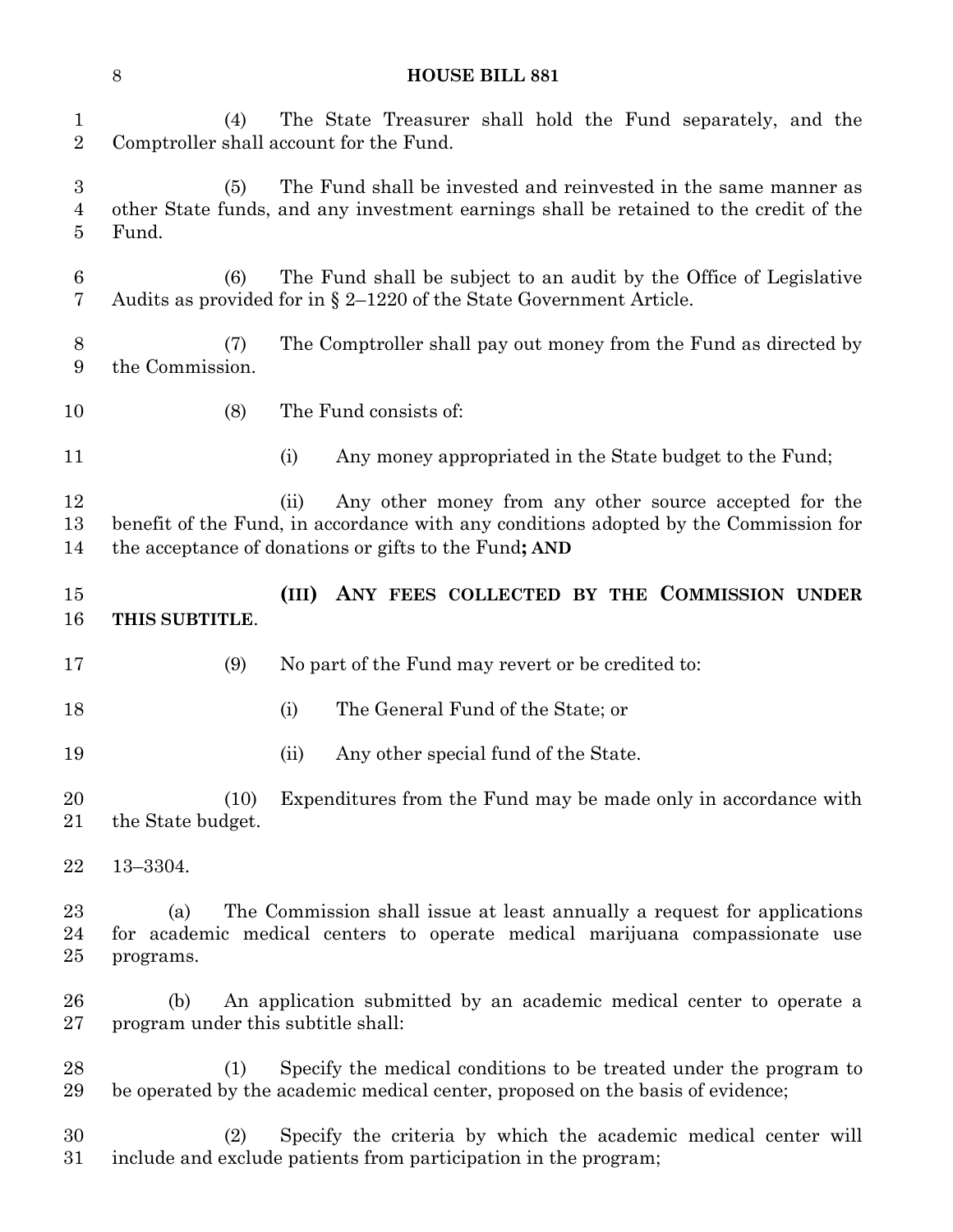| $\mathbf{1}$<br>$\overline{2}$     | Specify how patients will be assessed for addiction before and<br>(3)<br>during treatment using marijuana through the program;                                                                                  |
|------------------------------------|-----------------------------------------------------------------------------------------------------------------------------------------------------------------------------------------------------------------|
| $\boldsymbol{3}$<br>$\overline{4}$ | Describe the source of the marijuana to be used in a program and<br>(4)<br>include scientific details of the type of marijuana to be used in the program;                                                       |
| $\overline{5}$<br>$\,6$            | Specify the length of treatment and dosage permitted under the<br>(5)<br>program;                                                                                                                               |
| 7<br>$8\,$                         | Describe how health care providers will be eligible to participate in<br>(6)<br>the program and what training they will receive;                                                                                |
| 9<br>10                            | Include a description of whether and how caregivers will interact<br>(7)<br>with patients participating in the program;                                                                                         |
| 11<br>12                           | Demonstrate approval of the program by the academic medical<br>(8)<br>center's institutional review board;                                                                                                      |
| 13<br>14                           | Describe the plan for defining and monitoring the success or failure<br>(9)<br>of treatment using marijuana through the program;                                                                                |
| 15<br>16                           | Include a plan for monitoring aggregate data and outcomes and<br>(10)<br>publishing results from the program, as appropriate;                                                                                   |
| 17<br>18                           | Include a description of the sources of funding for the program,<br>(11)<br>including any research grants;                                                                                                      |
| 19<br>20                           | Describe any required training for health care providers and<br>(12)<br>patients participating in the program on diversion-related issues;                                                                      |
| 21<br>22                           | Describe steps the academic medical center will take to prevent<br>(13)<br>and monitor for diversion and address violations of its diversion policy;                                                            |
| 23<br>24                           | Describe how the program will dispose of any unused marijuana;<br>(14)<br>and                                                                                                                                   |
| 25<br>26<br>27                     | Describe how the academic medical center and the program will<br>(15)<br>meet any other criteria established by the Commission related to diversion or other<br>aspects of programs overseen by the Commission. |
| 28<br>29<br>30                     | The Commission shall set application fees and renewal fees that cover its<br>(c)<br>in reviewing and approving applications and providing oversight to<br>expenses<br>programs.                                 |
| 31                                 | $13 - 3305.$                                                                                                                                                                                                    |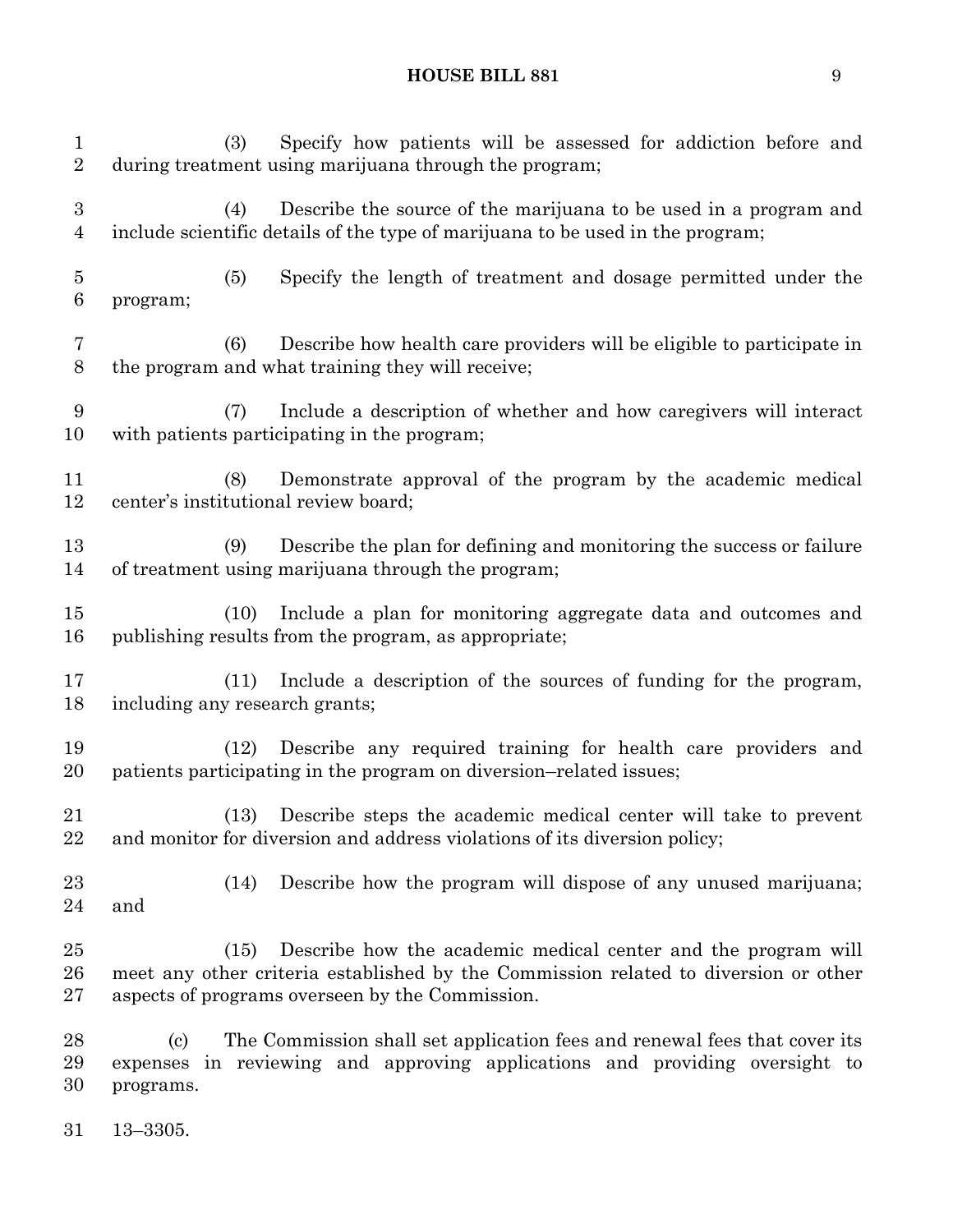(a) The Commission shall establish an application review process that includes reviewers with expertise in scientific research and analysis, medical training, and law enforcement.

(b) The reviewers shall:

 (1) Review, evaluate, and rate applications for medical marijuana compassionate use programs submitted by academic medical centers based on the procedures and guidelines established by the Commission; and

 (2) Make recommendations to the Commission, based on the ratings awarded to proposals by the reviewers, for approval of applications from medical marijuana compassionate use programs.

 (c) The Commission may grant a 1–year approval to a program, which may be renewed by the Commission.

 (d) The Commission may approve no more than five programs to operate at one time.

13–3306.

 (a) (1) An academic medical center approved to operate a program under this subtitle shall provide to the Commission updated data each day on patients and caregivers participating in each program overseen by the academic medical center.

 (2) The Commission shall make the data available in real time to law enforcement.

 (b) An academic medical center operating a program approved under this subtitle may use marijuana obtained only from:

- 
- (1) The federal government; or
- (2) A medical marijuana grower licensed under this subtitle.

 (c) If an academic medical center utilizes caregivers as part of a program approved under this subtitle, the academic medical center shall:

 (1) Limit the number of patients a caregiver is allowed to serve to no more than five; and

 (2) Limit the number of caregivers that serve a particular patient to no more than two.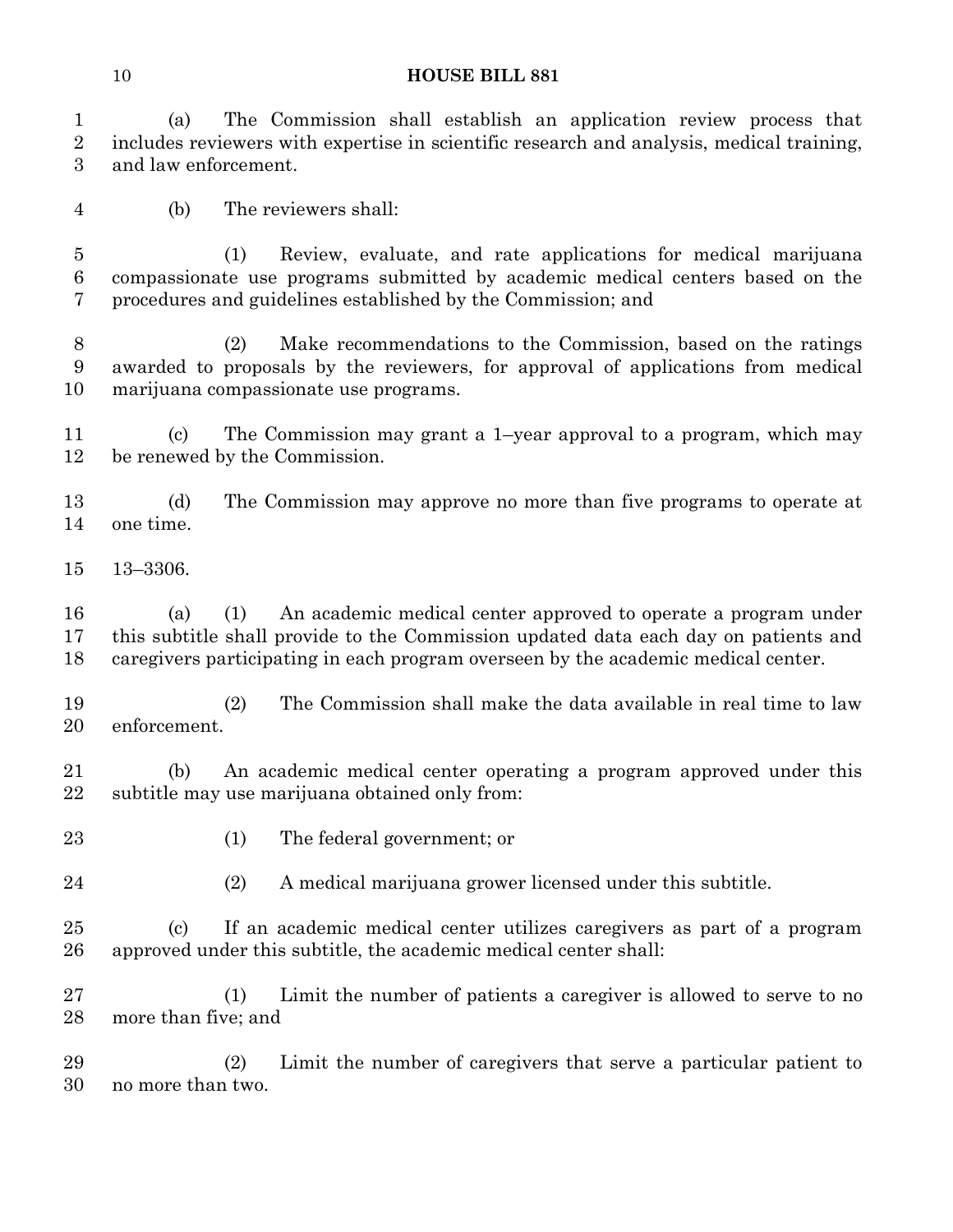(d) An academic medical center operating a program approved under this subtitle shall report annually to the Commission, in the form specified by the Commission, on: (1) The number of patients served through the program;

- (2) The county of residence of the patients served by the program;
- (3) The conditions treated under the program;

 (4) Any outcomes data on the results of treatment through the program; and

(5) Any research studies conducted under the program.

 (e) An academic medical center operating a program approved under this subtitle shall apply annually to the Commission for renewal of approval of the program, in accordance with any procedures established by the Commission.

 (f) An academic medical center operating a program approved under this subtitle is subject to inspection by the Commission to ensure that the program is operating according to the conditions of approval established by the Commission.

 (g) The Commission may rescind approval of a program if the Commission finds that the program is not in compliance with the conditions of approval established by the Commission.

**13–3307.**

 **(A) THE COMMISSION SHALL APPROVE AS A CERTIFYING PHYSICIAN AN INDIVIDUAL WHO:**

**(1) MEETS THE REQUIREMENTS OF THIS SUBTITLE; AND** 

 **(2) SUBMITS APPLICATION MATERIALS THAT ARE SATISFACTORY TO THE COMMISSION.**

 **(B) TO BE REGISTERED AS A CERTIFYING PHYSICIAN, A PHYSICIAN SHALL SUBMIT A PROPOSAL TO THE COMMISSION THAT INCLUDES:**

 **(1) THE REASONS FOR INCLUDING A PATIENT UNDER THE CARE OF THE PHYSICIAN FOR THE PURPOSES OF THIS SUBTITLE, INCLUDING THE PATIENT'S QUALIFYING MEDICAL CONDITIONS;**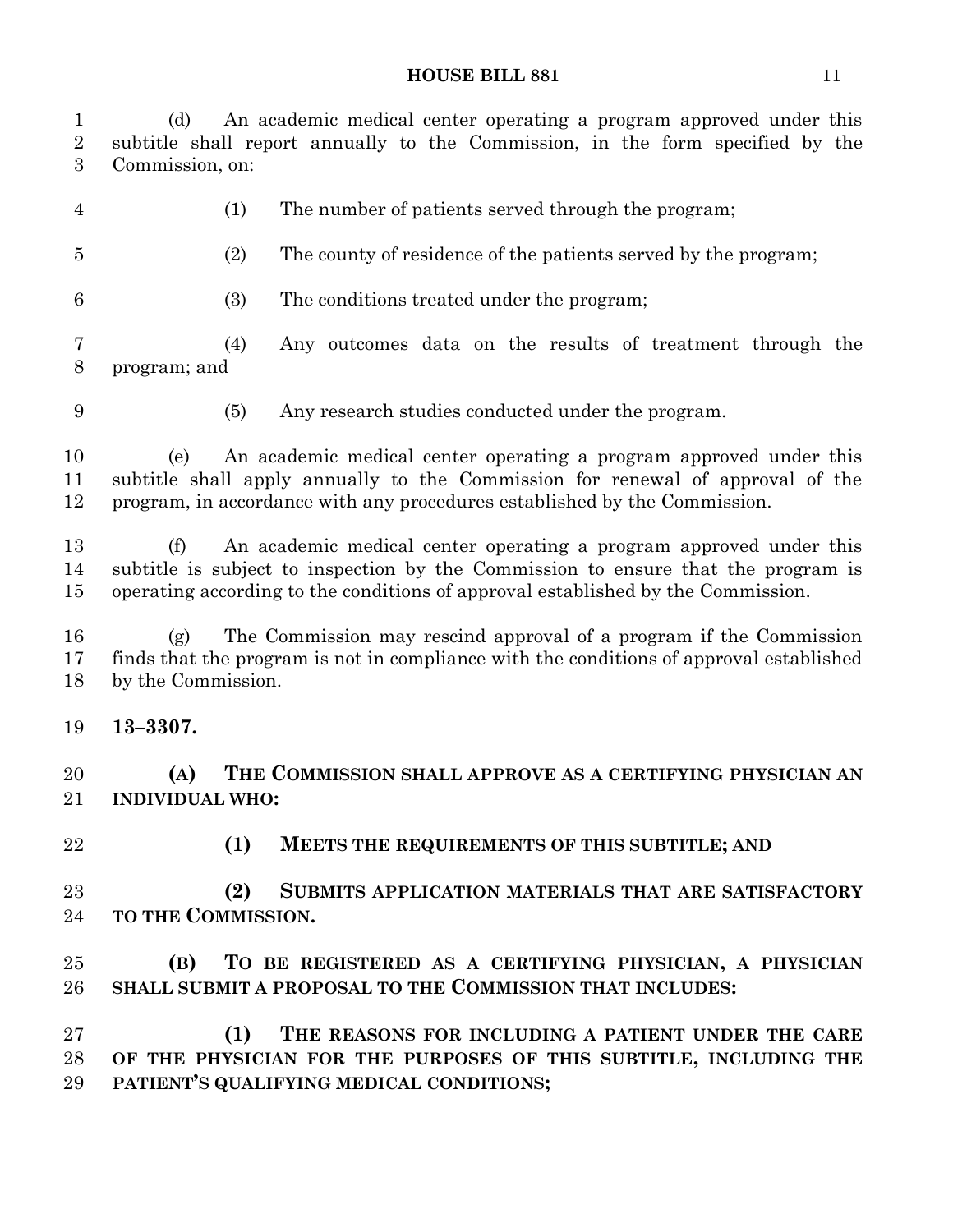**(2) THE REASONS THE PHYSICIAN WILL USE TO EXCLUDE PATIENTS FROM THE CARE OF THE PHYSICIAN FOR THE PURPOSES OF THIS SUBTITLE; (3) THE PHYSICIAN'S PLAN FOR SCREENING A PATIENT FOR DEPENDENCE, BOTH BEFORE AND AFTER THE QUALIFYING PATIENT IS ISSUED A WRITTEN CERTIFICATION; AND (4) THE PHYSICIAN'S PLAN FOR THE ONGOING ASSESSMENT AND FOLLOW–UP CARE OF A PATIENT AND FOR COLLECTING AND ANALYZING DATA. (C) THE COMMISSION IS ENCOURAGED TO APPROVE PHYSICIAN APPLICATIONS FOR THE FOLLOWING MEDICAL CONDITIONS:**

 **(1) A CHRONIC OR DEBILITATING DISEASE OR MEDICAL CONDITION THAT RESULTS IN A PATIENT BEING ADMITTED INTO HOSPICE OR RECEIVING PALLIATIVE CARE; OR** 

 **(2) A CHRONIC OR DEBILITATING DISEASE OR MEDICAL CONDITION OR THE TREATMENT OF A CHRONIC OR DEBILITATING DISEASE OR MEDICAL CONDITION THAT PRODUCES:**

- **(I) CACHEXIA, ANOREXIA, OR WASTING SYNDROME;**
- **(II) SEVERE OR CHRONIC PAIN;**
- **(III) SEVERE NAUSEA;**
- **(IV) SEIZURES; OR**
- **(V) SEVERE OR PERSISTENT MUSCLE SPASMS.**

 **(D) THE COMMISSION MAY APPROVE APPLICATIONS THAT INCLUDE ANY OTHER CONDITION THAT IS SEVERE AND RESISTANT TO CONVENTIONAL MEDICINE IF THE SYMPTOMS REASONABLY CAN BE EXPECTED TO BE RELIEVED BY THE MEDICAL USE OF MARIJUANA.**

# **(E) (1) A QUALIFYING PATIENT MAY BE A PATIENT OF THE CERTIFYING PHYSICIAN OR MAY BE REFERRED TO THE CERTIFYING PHYSICIAN. (2) A CERTIFYING PHYSICIAN SHALL PROVIDE EACH WRITTEN**

**CERTIFICATION TO THE COMMISSION.**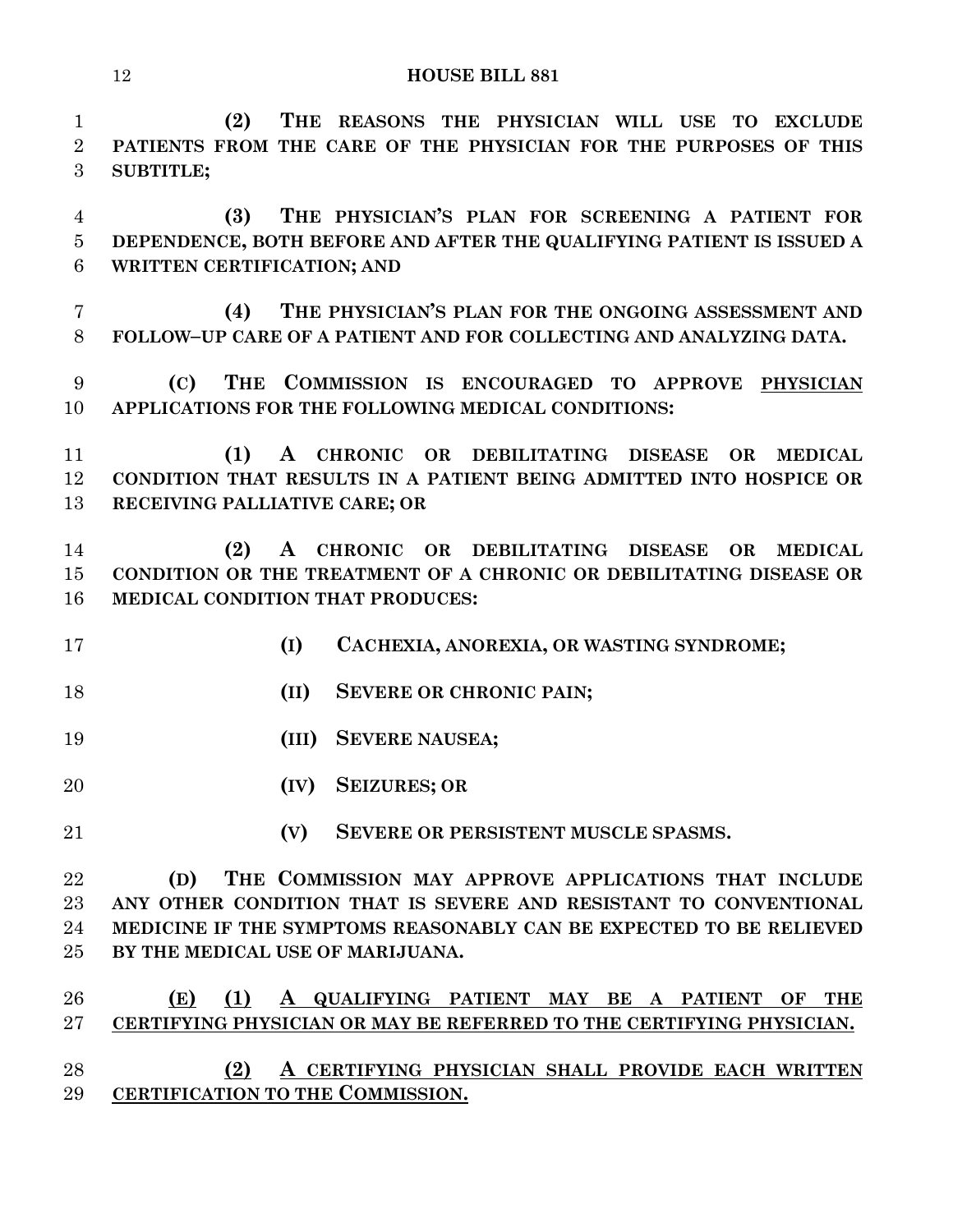**(3) ON RECEIPT OF THE WRITTEN CERTIFICATION PROVIDED UNDER PARAGRAPH (2) OF THIS SUBSECTION, THE COMMISSION SHALL ISSUE AN IDENTIFICATION CARD TO EACH QUALIFYING PATIENT OR CAREGIVER NAMED IN THE WRITTEN CERTIFICATION. (4) A CERTIFYING PHYSICIAN MAY DISCUSS MEDICAL MARIJUANA WITH A QUALIFYING PATIENT. (5) (I) EXCEPT AS PROVIDED IN SUBPARAGRAPH (II) OF THIS PARAGRAPH, A QUALIFYING PATIENT OR CAREGIVER MAY OBTAIN MEDICAL MARIJUANA ONLY FROM A LICENSED GROWER. (II) A QUALIFYING PATIENT UNDER THE AGE OF 18 YEARS MAY OBTAIN MEDICAL MARIJUANA ONLY THROUGH THE QUALIFYING PATIENT'S CAREGIVER. (E) (F) (1) EACH CERTIFYING PHYSICIAN SHALL SUBMIT AN ANNUAL REPORT TO THE COMMISSION. (2) THE ANNUAL REPORT SHALL INCLUDE: (I) THE NUMBER OF PATIENTS SERVED; (II) THE COUNTY OF RESIDENCE OF EACH PATIENT SERVED; (III) ANY MEDICAL CONDITION FOR WHICH MEDICAL MARIJUANA WAS RECOMMENDED; AND (IV) A SUMMARY OF CLINICAL OUTCOMES, INCLUDING ADVERSE EVENTS AND ANY CASES OF SUSPECTED DIVERSION. (3) THE ANNUAL REPORT MAY NOT INCLUDE ANY PERSONAL INFORMATION THAT IDENTIFIES A PATIENT. (F) (G) (1) A CERTIFYING PHYSICIAN MAY APPLY BIENNIALLY FOR A RENEWAL OF A REGISTRATION. (2) THE COMMISSION SHALL GRANT OR DENY A RENEWAL OF A REGISTRATION BASED ON THE PHYSICIAN'S PERFORMANCE IN COMPLYING WITH REGULATIONS ADOPTED BY THE COMMISSION. (G) (H) A CERTIFYING PHYSICIAN SHALL BE PROTECTED FROM CIVIL AND CRIMINAL PENALTIES UNDER STATE AND LOCAL LAW FOR ACTIONS**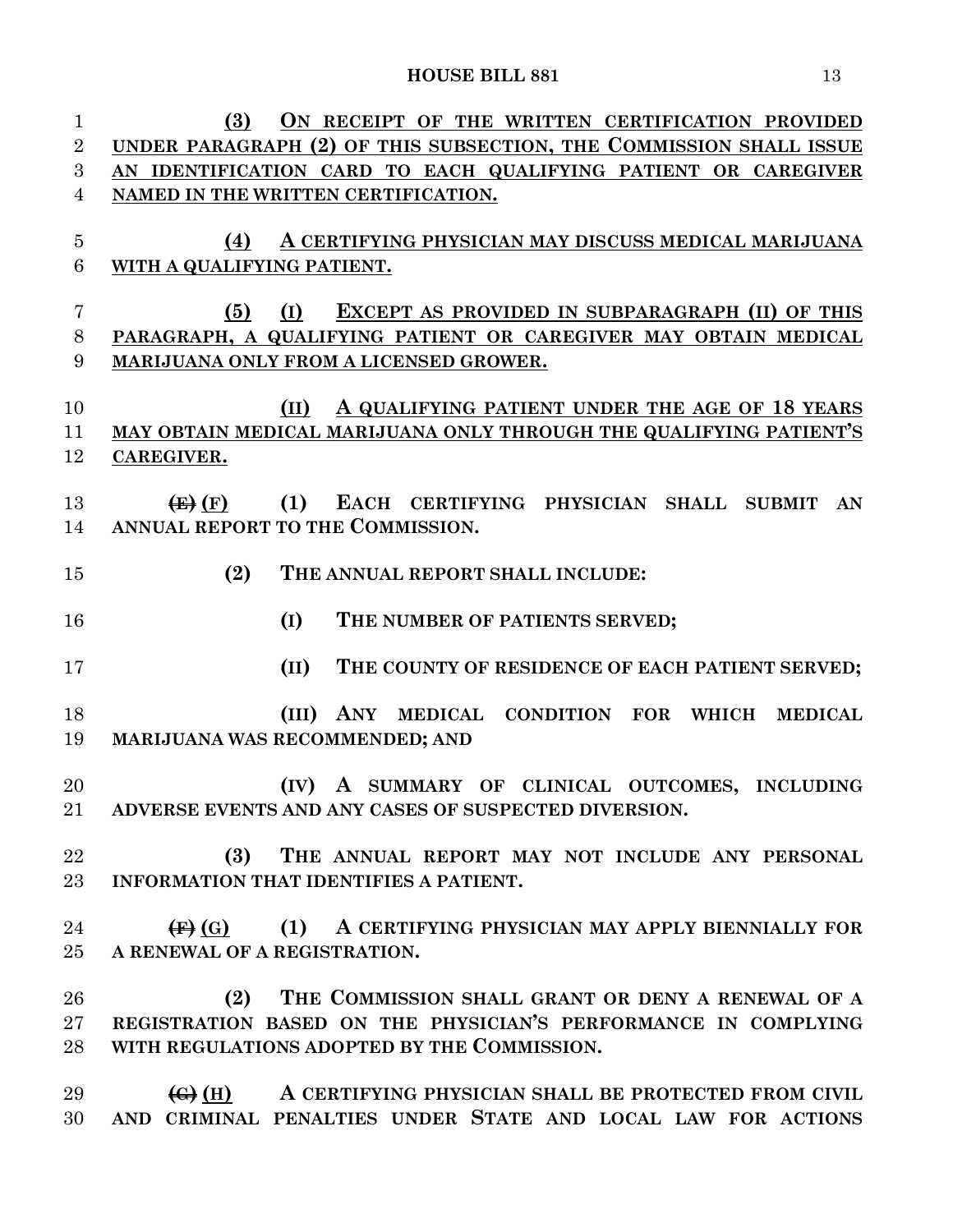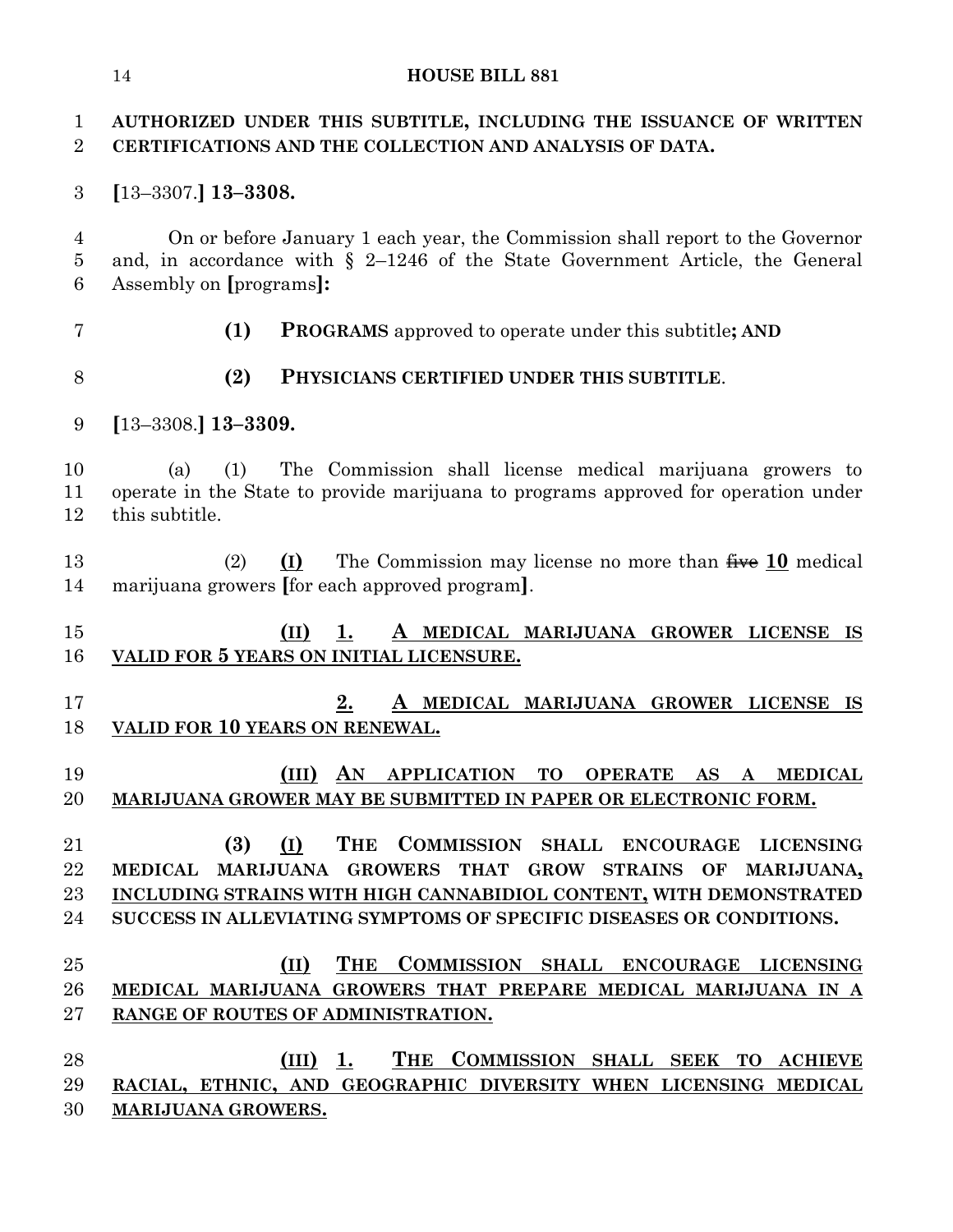**2. BEGINNING JUNE 1, 2016, A GROWER LICENSED UNDER THIS SUBTITLE TO OPERATE AS A MEDICAL MARIJUANA GROWER SHALL REPORT ANNUALLY TO THE COMMISSION ON THE MINORITY OWNERS AND EMPLOYEES OF THE GROWER. (IV) 1. AN ENTITY SEEKING LICENSURE AS A MEDICAL MARIJUANA GROWER SHALL MEET LOCAL ZONING AND PLANNING REQUIREMENTS. 2. THE COMMISSION MAY NOT SET SITE OR PLANNING REQUIREMENTS FOR MEDICAL MARIJUANA GROWERS BEYOND THE REQUIREMENTS SET BY THE LOCAL AUTHORITY.** (b) An entity licensed to grow marijuana under this section may provide marijuana **[**only to**]: (1) TO PATIENTS PARTICIPATING IN A PROGRAM OPERATED BY** an academic medical center **[**approved to operate a program**]** under this subtitle**; OR (2) TO A QUALIFYING PATIENT OF A CERTIFYING PHYSICIAN OR THE QUALIFYING PATIENT'S DESIGNATED CERTIFIED CAREGIVER**. **(C) (1) AN ENTITY LICENSED TO GROW MARIJUANA UNDER THIS SECTION MAY DISTRIBUTE MARIJUANA AT THE GROWER'S FACILITY OR AT A SATELLITE FACILITY OF THE GROWER. (2) A QUALIFYING PATIENT MAY OBTAIN MEDICAL MARIJUANA FROM A GROWER'S FACILITY OR FROM A SATELLITE FACILITY OF THE GROWER. (D) AN ENTITY LICENSED TO GROW MARIJUANA UNDER THIS SECTION SHALL ENSURE THAT SAFETY PRECAUTIONS ESTABLISHED BY THE COMMISSION ARE FOLLOWED BY ANY FACILITY OPERATED BY THE GROWER. (a) (b)** The Commission shall establish requirements for security and the manufacturing process that a grower must meet in order to obtain a license under this section, including a requirement for a product–tracking system. 28 (d) **(F)** The Commission may inspect growers licensed under this section to ensure compliance with this section.  $\leftarrow$   $\left(\bullet\right)$  **C** $\right)$  The Commission may impose penalties or rescind the license of a grower that does not meet the standards for licensure set by the Commission. **[**13–3309.**] 13–3310.**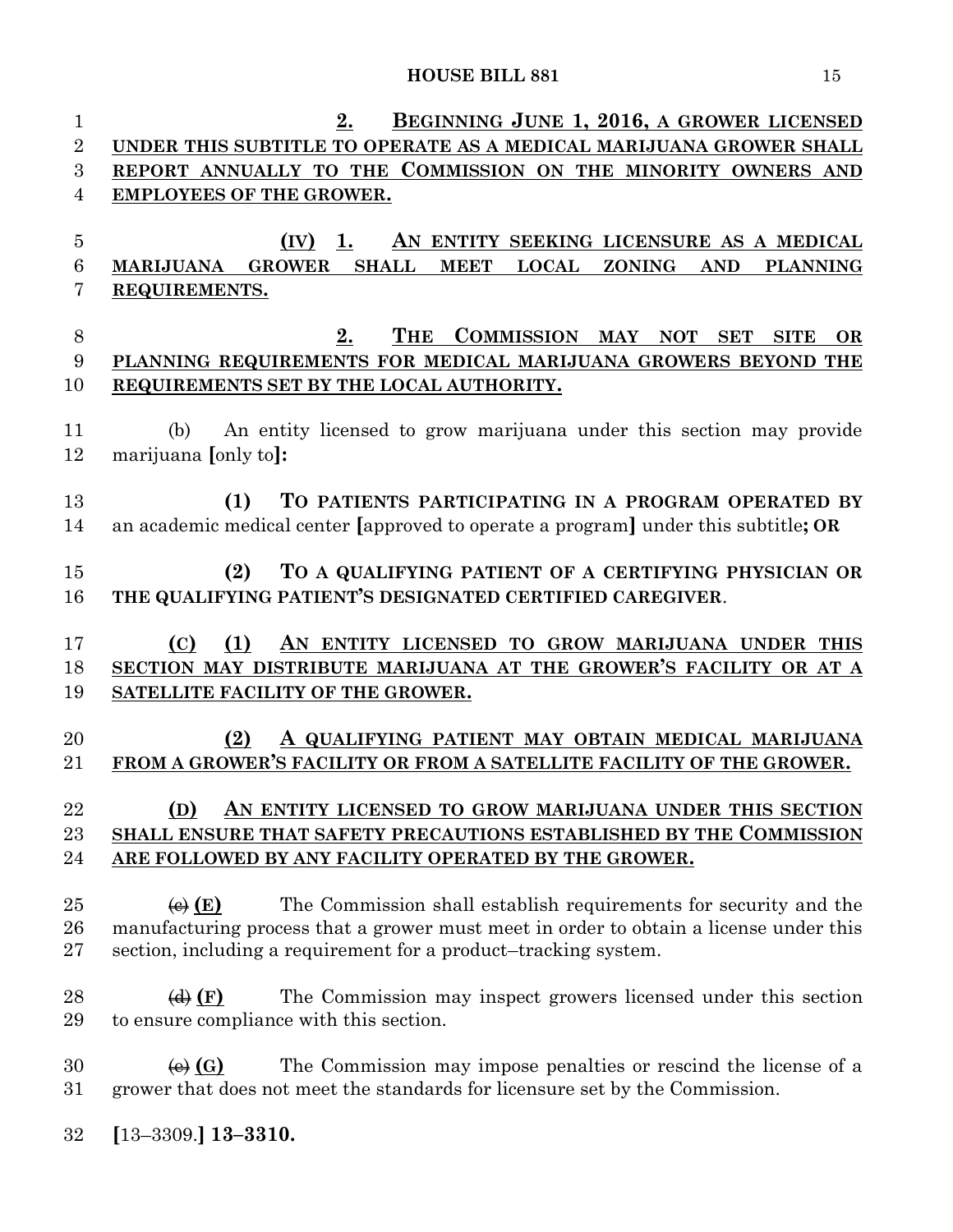(a) Any of the following persons acting in accordance with the provisions of this subtitle may not be subject to arrest, prosecution, or any civil or administrative penalty, including a civil penalty or disciplinary action by a professional licensing board, or be denied any right or privilege, for the medical use of marijuana:

- 
- (1) A **QUALIFYING** patient **[**enrolled**]:**

 **(I) ENROLLED** in a program approved under this subtitle who is in possession of an amount of marijuana authorized under the program; **OR** 

# **(II) IN POSSESSION OF AN AMOUNT OF MARIJUANA AUTHORIZED BY A CERTIFYING PHYSICIAN IN ACCORDANCE WITH THIS SUBTITLE DETERMINED BY THE COMMISSION TO CONSTITUTE A 30–DAY SUPPLY;**

 (2) A grower licensed under **[**§ 13–3308**] § 13–3309** of this subtitle or an employee of the licensed grower who is acting in accordance with the terms of the license; **[**or**]**

 (3) An academic medical center, an employee of the academic medical center, or any other person associated with the operation of a program approved under this subtitle for activities conducted in accordance with the program approved under this subtitle**; OR**

- **(4) A CERTIFYING PHYSICIAN;**
- 

### **(5) A CAREGIVER; OR**

## **(6) A HOSPITAL OR HOSPICE PROGRAM WHERE A CERTIFYING PHYSICIAN IS ON STAFF OR IS A MEMBER OF THE MEDICAL STAFF**.

- (b) (1) A person may not distribute, possess, manufacture, or use marijuana that has been diverted from a program approved under this subtitle or from a **QUALIFYING** patient **[**who is enrolled in a program approved under this subtitle**]**.
- (2) A person who violates this subsection is guilty of a felony and on conviction is subject to imprisonment not exceeding 5 years or a fine not exceeding \$10,000 or both.

 (3) The penalty under this subsection is in addition to any penalties that a person may be subject to for manufacture, possession, or distribution of marijuana under the Criminal Law Article.

**[**13–3310.**] 13–3311.**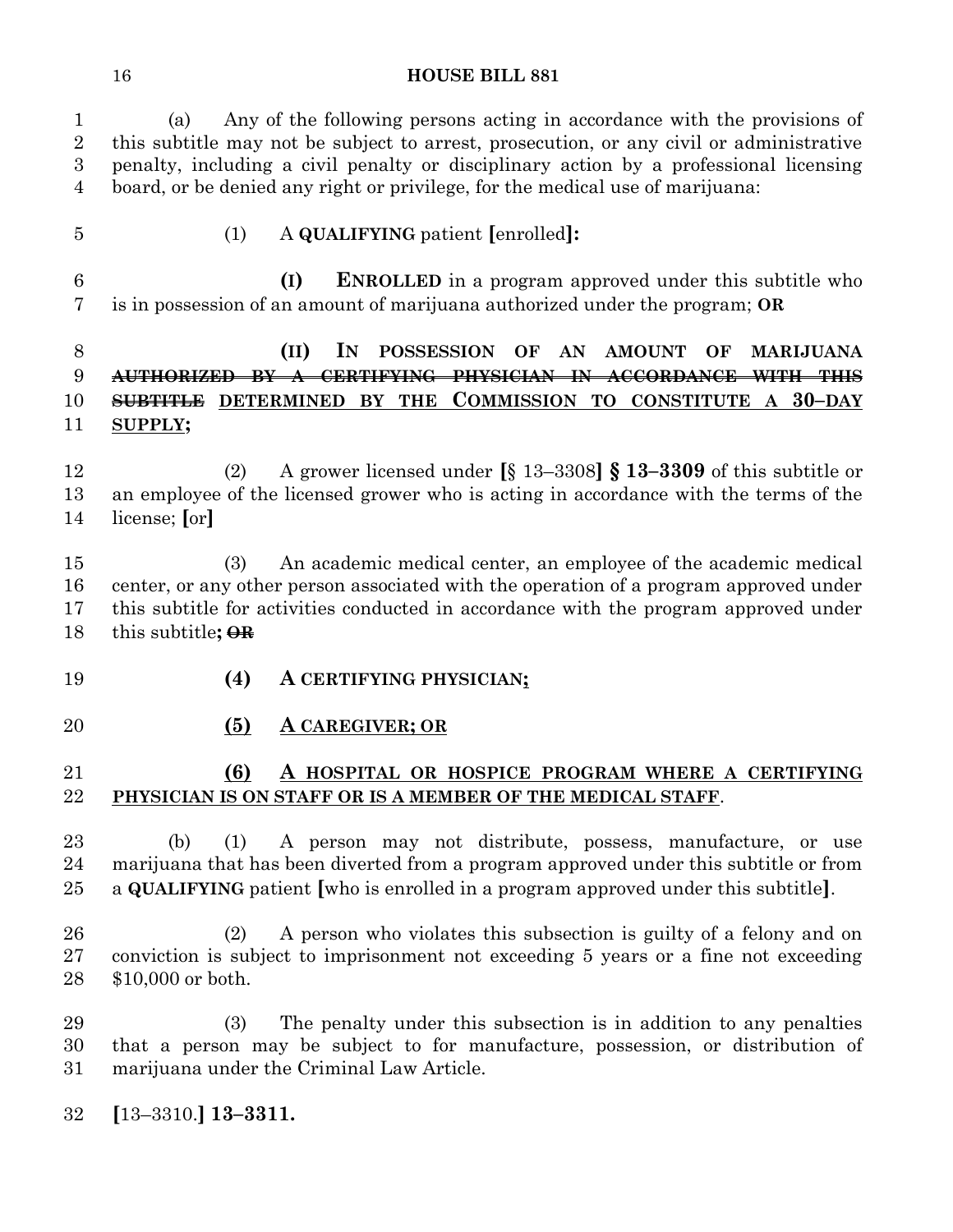(a) This subtitle may not be construed to authorize any individual to engage in, and does not prevent the imposition of any civil, criminal, or other penalties for, the following: (1) Undertaking any task under the influence of marijuana, when doing so would constitute negligence or professional malpractice; (2) Operating, navigating, or being in actual physical control of any motor vehicle, aircraft, or boat while under the influence of marijuana; (3) Smoking marijuana in any public place; (4) Smoking marijuana in a motor vehicle; or (5) Smoking marijuana on a private property that: (i) 1. Is rented from a landlord; and 12 12 2. Is subject to a policy that prohibits the smoking of marijuana on the property; or (ii) Is subject to a policy that prohibits the smoking of marijuana on the property of an attached dwelling adopted by one of the following entities: 17 1. The board of directors of the council of unit owners of a condominium regime; or 2. The governing body of a homeowners association. (b) This subtitle may not be construed to provide immunity to a person who violates the provisions of this subtitle from criminal prosecution for a violation of any law prohibiting or regulating the use, possession, dispensing, distribution, or promotion of controlled dangerous substances, dangerous drugs, detrimental drugs, or harmful drugs, or any conspiracy or attempt to commit any of those offenses. **(C) THIS SUBTITLE MAY NOT BE CONSTRUED TO REQUIRE A HOSPITAL OR HOSPICE PROGRAM TO REPORT TO THE COMMISSION ANY DISCIPLINARY ACTION TAKEN BY THE HOSPITAL OR HOSPICE PROGRAM AGAINST A CERTIFYING PHYSICIAN, INCLUDING THE REVOCATION OF PRIVILEGES, AFTER THE REGISTRATION OF THE CERTIFYING PHYSICIAN WITH THE COMMISSION. [**13–3311.**] 13–3312.**

 (a) Notwithstanding § 12–315 of the State Government Article, a State employee who incurs counsel fees in connection with a federal criminal investigation